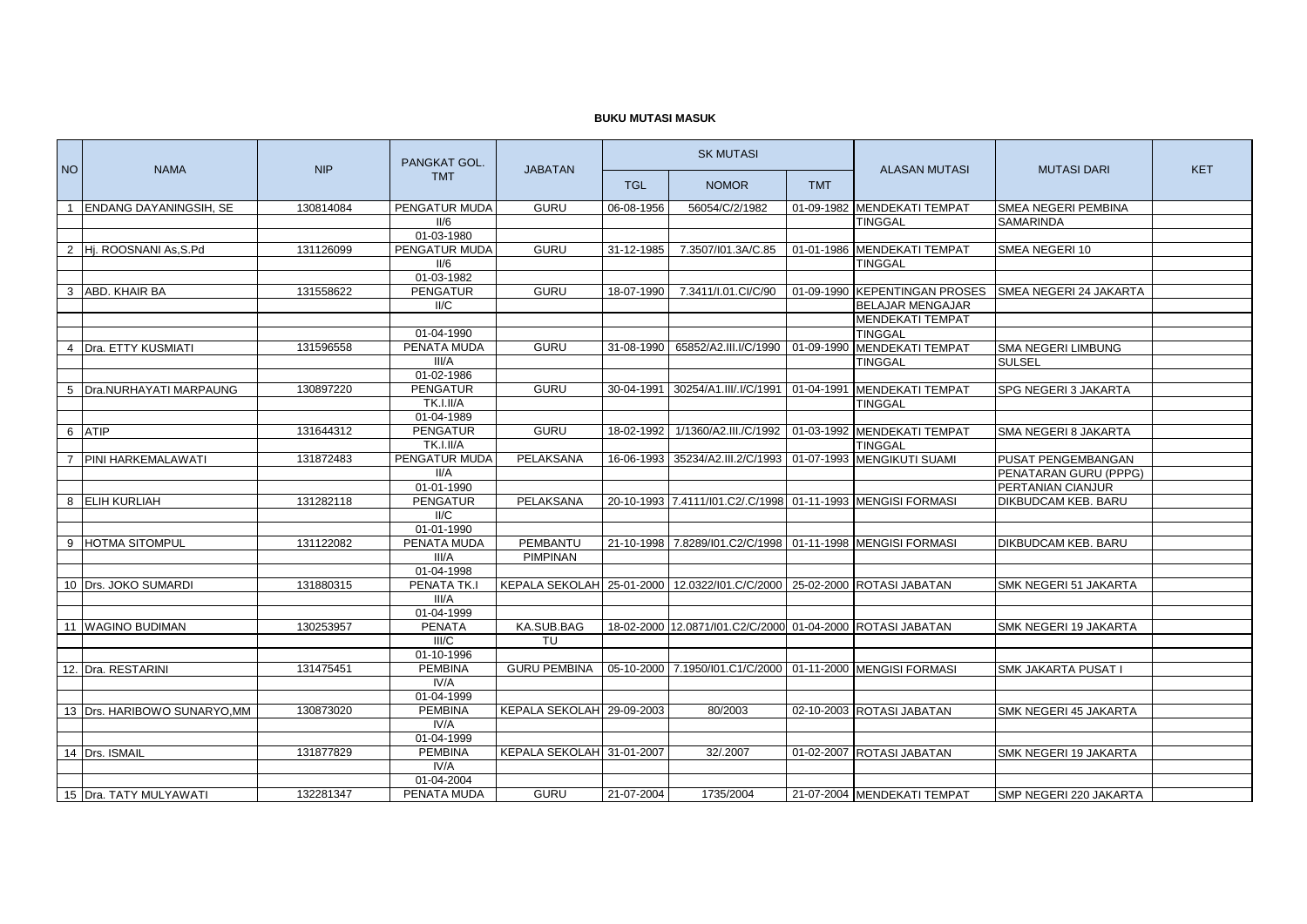| <b>NO</b> | <b>NAMA</b>              | <b>NIP</b>          | PANGKAT GOL.<br><b>TMT</b> | <b>JABATAN</b>            | <b>SK MUTASI</b> |              |                | <b>ALASAN MUTASI</b>       | <b>MUTASI DARI</b>    | <b>KET</b> |
|-----------|--------------------------|---------------------|----------------------------|---------------------------|------------------|--------------|----------------|----------------------------|-----------------------|------------|
|           |                          |                     |                            |                           | <b>TGL</b>       | <b>NOMOR</b> | <b>TMT</b>     |                            |                       |            |
|           |                          |                     | III/A                      |                           |                  |              |                | <b>TINGGAL</b>             |                       |            |
|           |                          |                     | 01-12-2000                 |                           |                  |              |                |                            |                       |            |
|           | 16 Drs. TIKNO SUBADI     | 131598795           | <b>PEMBINA</b>             | KEPALA SEKOLAH 30-06-2009 |                  | 461/.2009    |                | 01-07-2009 ROTASI JABATAN  | SMK NEGERI 48 JAKTIM  |            |
|           |                          |                     | IV/A                       |                           |                  |              |                |                            |                       |            |
|           |                          |                     | 01-04-2001                 |                           |                  |              |                |                            |                       |            |
|           | 17 UNTUNG ALIYAH, S.Pd   | 131580291           | <b>PENATA</b>              | KA.SUB.BAG                | 27-10-2009       | 1642/2009    |                | 06-11-2009 ROTASI JABATAN  | SMK NEGERI 6 JAKARTA  |            |
|           |                          |                     | III/C                      | TU                        |                  |              |                |                            |                       |            |
|           |                          |                     | 01-10-2008                 |                           |                  |              |                |                            |                       |            |
|           | 18 Hj. YAYAH NUR ALIYAH  | 132139182           | <b>PEMBINA</b>             | KEPALA SEKOLAH 01-12-2011 |                  | 1987/2011    |                | 01-12-2011 PROMOSI JABATAN | SMK NEGERI 40 JAKARTA |            |
|           |                          |                     | IV/A                       |                           |                  |              |                | <b>KEPALA SEKOLAH</b>      |                       |            |
|           |                          |                     | 01-10-2011                 |                           |                  |              |                |                            |                       |            |
|           | 19 WAHYUNI, S.Pd         | 470069113           | PENATA MUDA                | <b>GURU</b>               | 01-01-2012       | 1793/2011    |                | 01-01-2012 PENEMPATAN PNS  | SMA NEGERI 74 JAKARTA |            |
|           |                          |                     | III/A                      |                           |                  |              |                |                            |                       |            |
|           |                          |                     | 01-11-2011                 |                           |                  |              |                |                            |                       |            |
|           | 20 SUGINI, S.Pd          | 19 7307142010082001 | PENATA MUDA                | <b>GURU</b>               | 01-01-2012       | 1889/2011    |                | 01-01-2012 PENEMPATAN PNS  | <b>SMA BUDI ASIH</b>  |            |
|           |                          |                     | III/A                      |                           |                  |              |                |                            |                       |            |
|           |                          | 19 7412152000122002 | 08-01-10<br>PENATA TK I    | <b>KEPALA SEKOLAH</b>     | 20-03-14         | 424/2014     |                |                            |                       |            |
|           | 21 DESLY WAHYUNI, M.Pd   |                     | III/D                      |                           |                  |              | 20-03-14       | <b>DIANGKAT MENJADI</b>    | SMK NEGERI 11 JAKARTA |            |
|           |                          |                     | $01 - 10 - 11$             |                           |                  |              |                | KEPALA SEKOLAH<br>SMKN 15  |                       |            |
|           |                          |                     | <b>PENATA</b>              | KA.SUB.BAG                | 14-08-14         | 1270/2014    | 14-08-14       |                            |                       |            |
|           | 22 MOH. HARIS EFFENDHI   | 19 5908201981031010 | III/C                      | TU                        |                  |              |                | <b>ROTASI JABATAN</b>      | SMK NEGERI 25 JAKARTA |            |
|           |                          |                     | $01 - 10 - 11$             |                           |                  |              |                |                            |                       |            |
|           |                          | 19 6012111983032018 | PENATA TK                  | KA.SUB.BAG                | 20-01-15         | 88/2015      | 20-01-15       |                            |                       |            |
|           | 23 ELIH KURLIAH, S.Pd    |                     | III/D                      | TU                        |                  |              |                | ROTASI JABATAN             | SMK NEGERI 19 JAKARTA |            |
|           |                          |                     | $01 - 04 - 14$             |                           |                  |              |                |                            |                       |            |
|           | 24 Dra. NILASARI         | 19 6210171989032004 | PEMBINA TK I               | <b>GURU</b>               | 07-09-15         | 2749/2015    | 07-09-15       |                            |                       |            |
|           |                          |                     | IV/B                       |                           |                  |              |                | <b>REDISTRIBUSI GURU</b>   | SMK NEGERI 29 JAKARTA |            |
|           |                          |                     | $01 - 04 - 13$             |                           |                  |              |                |                            |                       |            |
|           |                          |                     | PEMBINA TK I               | <b>GURU</b>               | $31 - 12 - 15$   | 3879/2015    | $31 - 12 - 15$ |                            |                       |            |
|           | 25 DIANA SINTA, M.Pd     | 19 6905271995122006 | IV/B                       |                           |                  |              |                | REDISTRIBUSI GURU          | SMK NEGERI 25 JAKARTA |            |
|           |                          |                     | $01 - 10 - 14$             |                           |                  |              |                |                            |                       |            |
|           | 26 Dra. MURNI ASTUTI, MM | 19 6602141990032003 | <b>PEMBINA</b>             | <b>KEPALA SEKOLAH</b>     | 25-04-15         | 541/2016     | 25-04-15       | <b>DIANGKAT MENJADI</b>    |                       |            |
|           |                          |                     | IV/A                       |                           |                  |              |                | <b>KEPALA SEKOLAH</b>      | SMK NEGERI 37 JAKARTA |            |
|           |                          |                     | 01-04-07                   |                           |                  |              |                | SMKN 15                    |                       |            |
| 27        |                          |                     |                            |                           |                  |              |                |                            |                       |            |
|           |                          |                     |                            |                           |                  |              |                |                            |                       |            |
|           |                          |                     |                            |                           |                  |              |                |                            |                       |            |
|           | 28 AMIRUDIN, S.Pd        | 19 6308171990031007 | <b>PEMBINA</b>             | <b>GURU</b>               | 13-07-16         | 1404/2016    | 13-07-16       | <b>REDISTRIBUSI GURU</b>   | SMK NEGERI 29 JAKARTA |            |
|           |                          |                     | IV/A                       |                           |                  |              |                |                            |                       |            |
|           |                          |                     | 01-04-08                   |                           |                  |              |                |                            |                       |            |
|           | 29 Drs. M. DAUD          | 19 6204191989021003 | <b>PEMBINA</b>             | <b>GURU</b>               | 13-07-16         | 1404/2016    | 13-07-16       | <b>REDISTRIBUSI GURU</b>   | SMK NEGERI 57 JAKARTA |            |
|           |                          |                     | IV/A                       |                           |                  |              |                |                            |                       |            |
|           |                          |                     | 01-10-03                   |                           |                  |              |                |                            |                       |            |
|           | 30 TRI HARYATI, M.Pd     | 19 6303191988032006 | <b>PEMBINA</b>             | <b>GURU</b>               | 13-07-16         | 1404/2016    |                | 13-07-16 REDISTRIBUSI GURU |                       |            |
|           |                          |                     |                            |                           |                  |              |                |                            | SMK NEGERI 30 JAKARTA |            |